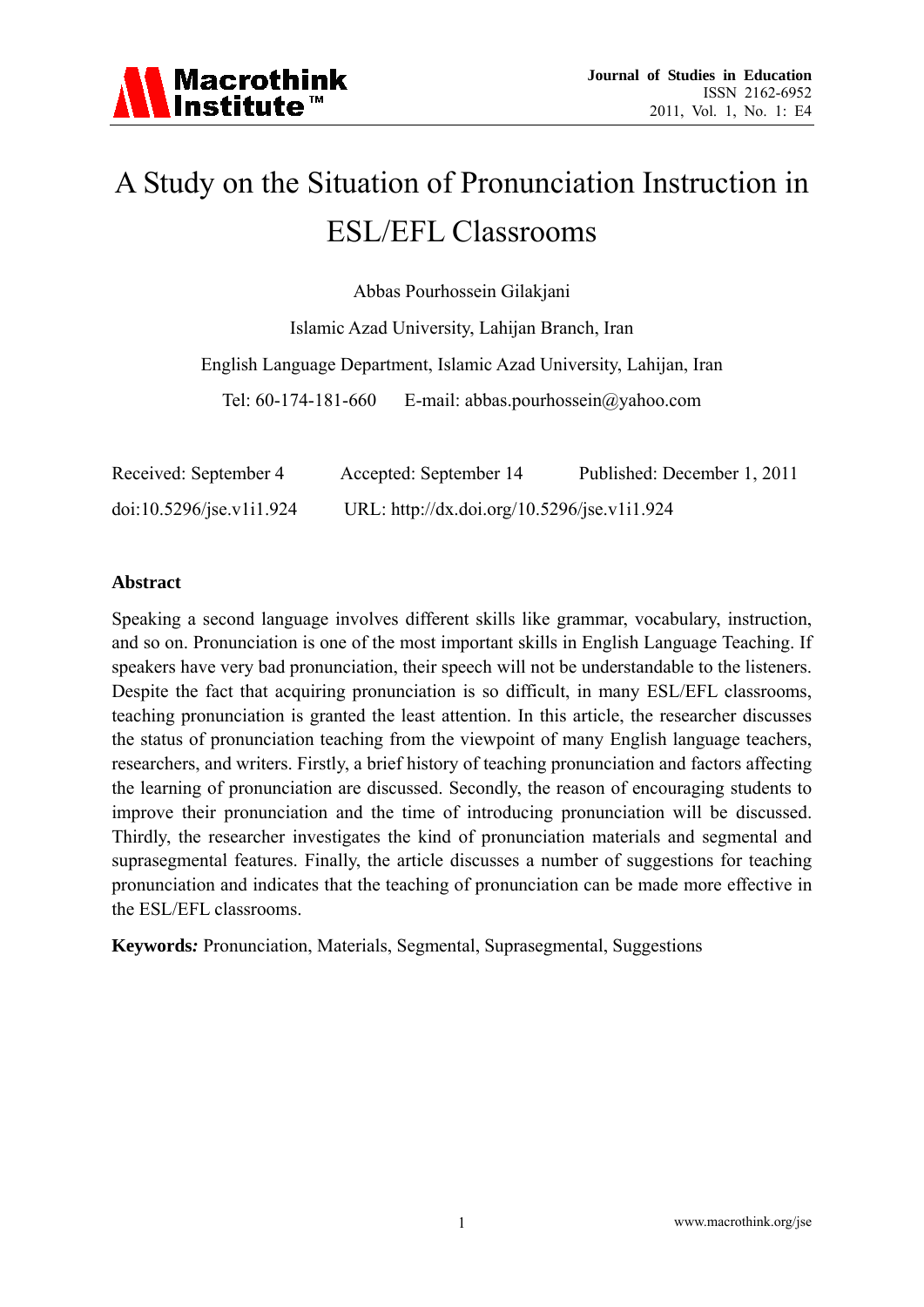

# **1. Introduction**

Many learners of English language have major difficulties with English pronunciation even after years of learning the language. This often results in them facing difficulties in areas such as finding employment (Fraser, 2000a). The fault which most severely impairs the communication process in EFL/ESL learners is pronunciation, not vocabulary or grammar (Hinofotis & Baily, 1980). Davis (1999) stated that an area of concern and one of the top priorities of ESL students after completing elementary English courses is pronunciation. It is important to make a distinction between speaking and pronunciation as it is sometimes wrongly applied interchangeably. Pronunciation is viewed as a sub-skill of speaking. Fraser (2000a) explains that being able to speak English includes a number of sub-skills of which pronunciation is by far the most important (other sub-skills of speaking include vocabulary, grammar, and pragmatics). She argues that "with good pronunciation, a speaker is intelligible despite other errors; with poor pronunciation, understanding a speaker will be very difficult, despite accuracy in other areas" (Fraser, 2000a, p. 7). In spite of its importance, the teaching of pronunciation has been neglected by teachers in the field of English language teaching. The purpose of this article is to review history of pronunciation, factors affecting pronunciation, reasons of using pronunciation, the kind of pronunciation materials, segmental and suprasegmental features in ESL/EFL classrooms in order to remind ESL/EFL teachers to the importance of pronunciation instruction and the serious problems faced by their students.

#### **2. A brief history of teaching pronunciation**

In the grammar-translation method of the past, pronunciation was almost irrelevant and therefore, seldom taught (Florez, 1998). Then in the 1950s and 1960s, pronunciation took centre-stage with the introduction of the audio-lingual method. This was a method that emphasised the behaviouristic drilling of sound contrasts and word pairs, and the articulation of individual sounds. However, the drawback to this method was the failure to recognise the need to focus on "rhythm and intonation, the construction of useful sentences, or the practice of realistic conversations" (Fraser, 2000a, p. 32). Instead, learners spent hours repeating sounds and sound combinations in the language laboratory. With the development of the communicative method in the 1970s, Fraser (2000a) and Bray (1995) observe that pronunciation was downplayed to disassociate itself with any link to the drilling practices of the audio-lingual method. It appeared to many teachers then that they had to make a choice. They could either teach about "articulatory phonetics, with pictures of the human mouth and tongue in various positions" or they could choose not to offer any "explicit instruction in English phonology at all" (Bray, 1995, p. 2). As a result, there appeared to be no avenue for the teaching of pronunciation within the communicative method. As the communicative method grew popular within many ESL communities, little focus was given to training would-be teachers in the finer points of teaching pronunciation. Fraser (2000a) notes that many ESL teachers today struggle with teaching pronunciation, and conclude that their training gave them an insufficient basis to work from. With the emergence of more holistic, communicative methods and approaches to ESL instruction today, calls are being made for pronunciation to be addressed within the context of real communication. In this respect, Otlowski (1998) argues that ESL students can expect to master the pronunciation of English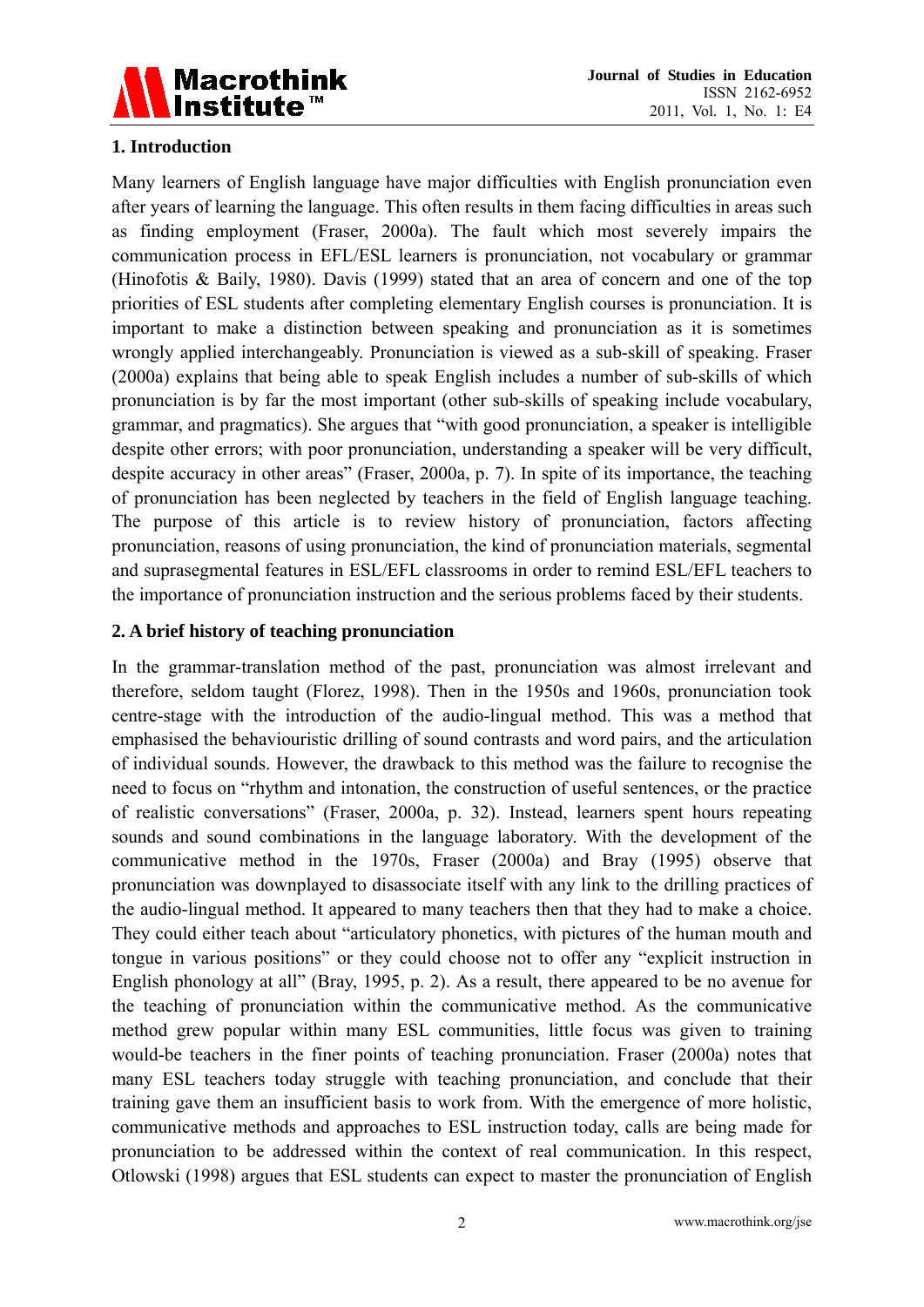

if pronunciation lessons are made an integral part of the oral communication class.

#### **3. Factors affecting the learning of pronunciation**

In this section, the researcher mentions some of the important factors that affect the learning of pronunciation. They are as follows:

#### *3.1 Motivation and exposure*

Along with age at acquisition of a language, the learner's motivation for learning the language and the cultural group that the learner identifies and spends time with help determine whether the learner will develop native-like pronunciation. Research has found that having a personal or professional goal for learning English can influence the need and desire for native-like pronunciation (Bernaus, Masgoret, Gardner, & Reyes, 2004; Gatbonton et al., 2005; Marinova-Todd et al., 2000; Masgoret & Gardner, 2003). The review by Marinova-Todd et al., (2000) of research on adult acquisition of English concluded that adults can become highly proficient, even native-like, speakers of second languages, especially if motivated to do so. Moyer (2007) found that experience with and positive orientation to the language appears to be important factors in developing native-like pronunciation. In a study of learners of Spanish, Shively (2008) found that accuracy in the production of Spanish is significantly related to age at first exposure to the language, amount of formal instruction in Spanish, residence in a Spanish-speaking country, amount of out-of-class contact with Spanish, and focus on pronunciation in class. Therefore, in addition to focusing on pronunciation and accent in class, teachers will want to encourage learners to speak English outside the classroom and provide them with assignments that structure those interactions.

#### *3.2 Exposure to Target Language*

When we speak of the exposure that a learner has to the target language, it may come in the form of their current day-to-day life as well as the amount of prior instruction a learner received in the target language. According to the language learning theories, learners acquire language primarily from the input they receive, and they must receive large amounts of comprehensible input before they are required to speak. Adult learners may have little opportunity to surround themselves with the native target language input. Whereas children who are possibly in English-speaking schools for hours during the day, their adult counterparts are likely to live and work in what these theorists call "linguistic ghettos" where they again have little meaningful exposure to the target language thus inhibiting their acquisition. Learning a new language and speaking it is especially difficult for foreign language learners because effective oral communication requires the ability to use the language appropriately in a variety of interactions (Shumin, 1997). Verbal communication also affects the supra-segmental features of speech such as pitch, stress and intonation. Such features are often not learned from reading a textbook or dictionary. Beyond the supra-segmental features, are the non-linguistic elements involved in language such as gestures, body language, and facial expressions that carry so much meaning yet are not learned through explicit instruction, but rather through sheer experience in a language and culture. Due to minimal exposure to the target language and contact with native speakers,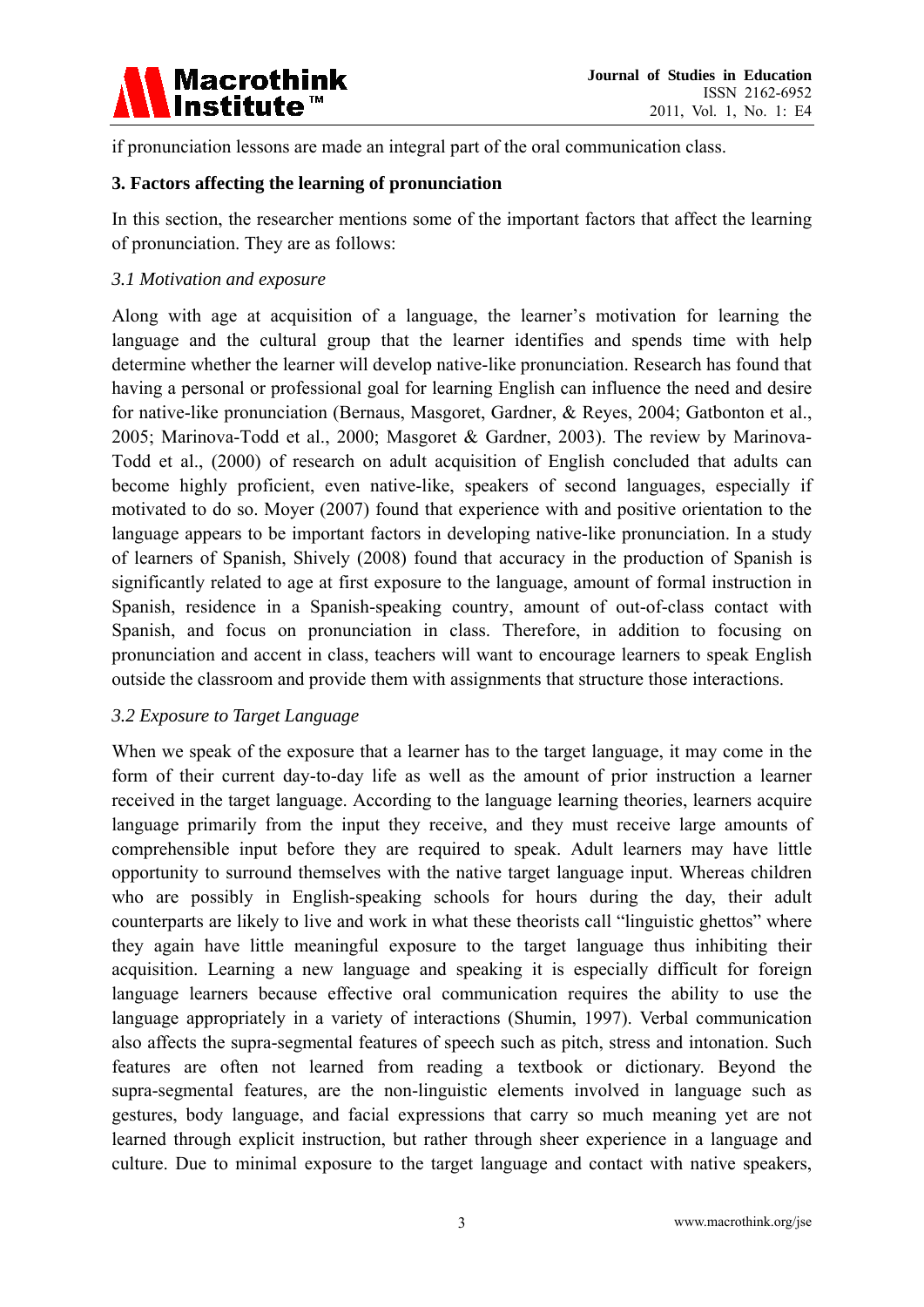

adult English language learners often do not acquire a native-like level of pronunciation, regarding fluency, control of idiomatic expressions and cultural pragmatics (gestures, body language, and facial expressions) (Shumin, 1997).

#### *3.3 Attitude*

It seems as though some learners are more adept at acquiring good pronunciation. Even within one homogenous classroom, there is often a large discrepancy among the pronunciation ability of the students. This phenomenon has lead many researchers to study the personal characteristics of the learners that contribute to their success in foreign language acquisition. In a study on pronunciation accuracy of university students studying intermediate Spanish as a foreign language, Elliot (1995) found that subjects' attitude toward acquiring native or near-native pronunciation, as measured by the Pronunciation Attitude Inventory (PAI), was the principal variable in relation to target language pronunciation. In other words, if the students were more concerned about their pronunciation of the target language, they tended to have better pronunciation of the target allophones (Elliot, 1995). According to Elliot (1995) students who were more concerned about their pronunciation had better pronunciation of English as a Second Language. Sparks and Glachow's work (1991) on personality found similar results. They state that students with motivation to learn with positive attitudes towards the target language and its speakers were more successful than were students with less positive attitudes. They refer to Gardner and Lambert's research on motivation wherein two types are highlighted. The first type of motivation is instrumental, which is motivation to learn the L2 for the value of linguistic achievement. Second is integrative motivation, which describes the desire to continue learning about the second language culture. According to Gardner and Lambert students with integrative motivation would be expected to work harder to develop communication skills in the second language because they are more likely than their less interested counterparts to seek out native speakers of the language.

#### *3.4 Instruction*

Foreign language instruction generally focuses on four main areas of development: listening, speaking reading and writing. Foreign language curricula emphasize pronunciation in the first year of study as it introduces the target language's alphabet and sound system, but rarely continues this focus past the introductory level. Lack of emphasis on pronunciation development may be due to a general lack of fervor on the part of the second language acquisition researchers, second language teachers and students, that pronunciation of a second language is not very important (Elliot, 1995). Furthermore, Pennington (1994) maintains that pronunciation, which is typically viewed as a component of linguistic rather than conversational fluency, is often regarded with little importance in a communicatively oriented classroom (Elliot, 1995). According to Elliot (1995), teachers tend to view pronunciation as the least useful of the basic language skills and therefore they generally sacrifice teaching pronunciation in order to spend valuable class time on other areas of language. Or maybe, teachers feel justified neglecting pronunciation believing that for adult foreign language learners, it is more difficult to attain target language pronunciation skills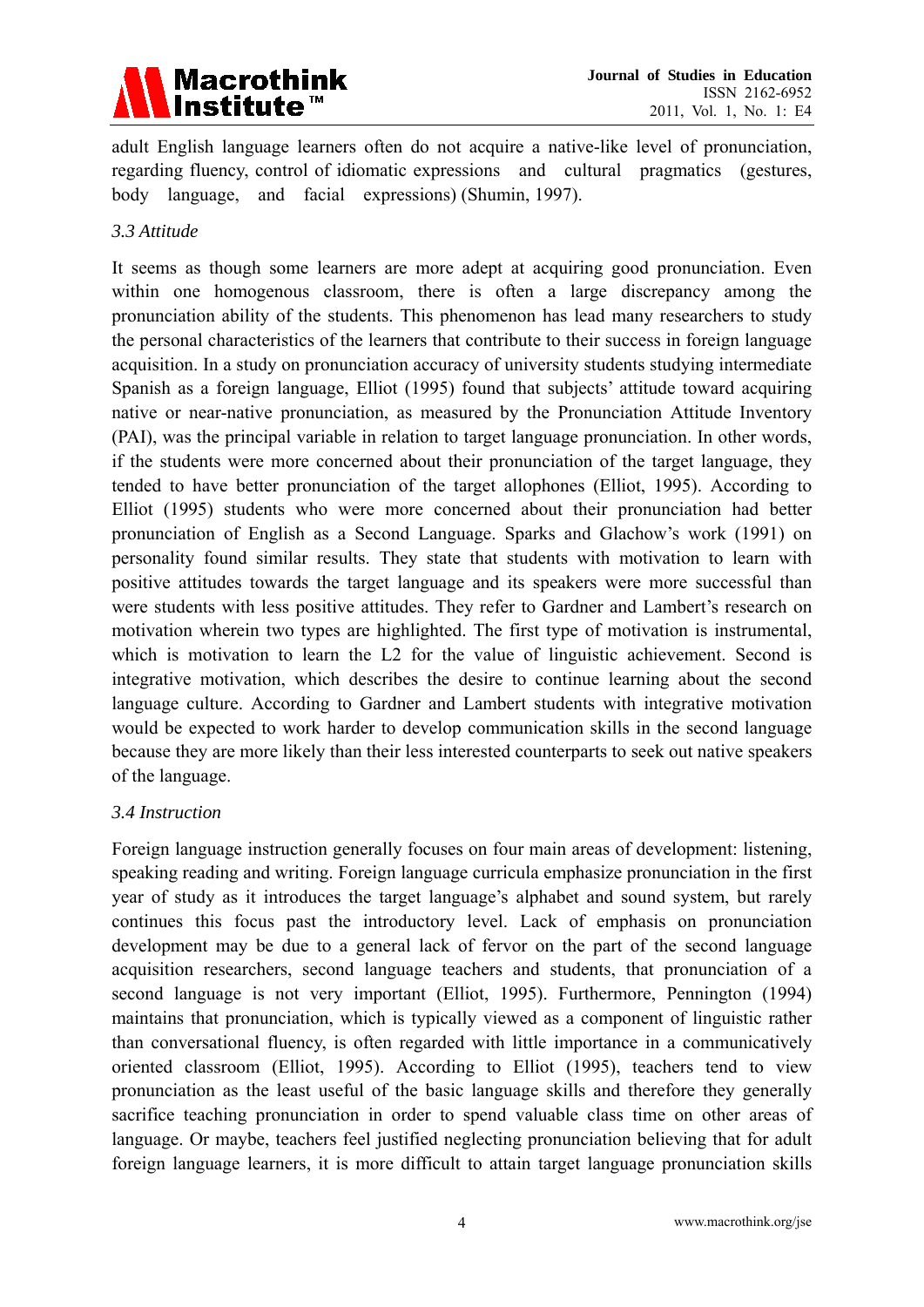# Macrothink<br>Institute™

than other facets of second language acquisition. Possibly, teachers just do not have the background or tools to properly teach pronunciation and therefore it is disregarded.

Teachers have taught what they thought was pronunciation via repetition drills on both a discrete word or phrase level, or give the students the rules of pronunciation like the vowel in a CVC pattern, when given an e at the end, says its name. For example, when an *e* is added to the word *bit* (CVC) the pronunciation of the "short i", becomes long and therefore "says its name." This type of instruction is meant to help students with decoding words for the purpose of reading, rather than pronunciation. For example, students are rarely given information about the differences between fricatives and non-fricative continuants, or the subtleties between the trilled or flapped /r/ between Spanish and English (Elliot, 1995). This particular information is often left up to the students to attain on their own. Researchers have explored the question of whether explicit instruction helps these second language learners. Such studies have generated inconsistent results. There is an insignificant relationship between formal pronunciation and students' pronunciation of English as a Second Language (Elliot, 1995). Adults are able to achieve near native fluency and it can be developed in a relatively short time without serious disruption to the second language teaching program with adequate pronunciation instruction (Elliot, 1995). It is necessary to note at this point that even though there seems to be quite a contradiction in the range of results presented, the diversity of those results may be due to the differing designs of the particular experiments. Some pronunciation studies focus specifically on the instruction of suprasegmentals. Derwing, Munro and Wiebe (1997) conducted research in which ESL learners, who had been studying for an average of ten years, participated in a speaking improvement course that focused on the suprasegmental features of pronunciation (e.g. stress, rhythm, intonation). Thirty-seven native listeners transcribed speech samples (true/false sentences) taken at the beginning of a 12-week course in order to assess the learners' intelligibility. Each sample was rated in order of comprehensibility and degree of accentedness. In the end, there was a significant improvement in the intelligibility, and better ratings over time of comprehensibility and accentedness. They showed that long 30 term language learners could alter their pronunciation in a reading task (Derwing & Rossiter, 2003).

# *3.5 Age*

The influence of age on language acquisition and specifically pronunciation may make adults find pronunciation more difficult than children do and that they probably will not achieve native-like pronunciation. According to the "Critical Period Hypothesis" proposed by Lenneberg (1967, cited in Barros, 2003) there is a biological or neurological period, which ends around the age of 12; after this period it becomes extremely difficult to attain the complete mastery of a second language, especially pronunciation. However, the degree of pronunciation accuracy, according to Avery and Ehrlich (1992, cited in Barros, 2003), varies considerably from one individual to another. To them, this discrepancy in pronunciation among adult learners means that ESL classroom time can profitably be devoted to improving students' pronunciation (Gilbert, 2003).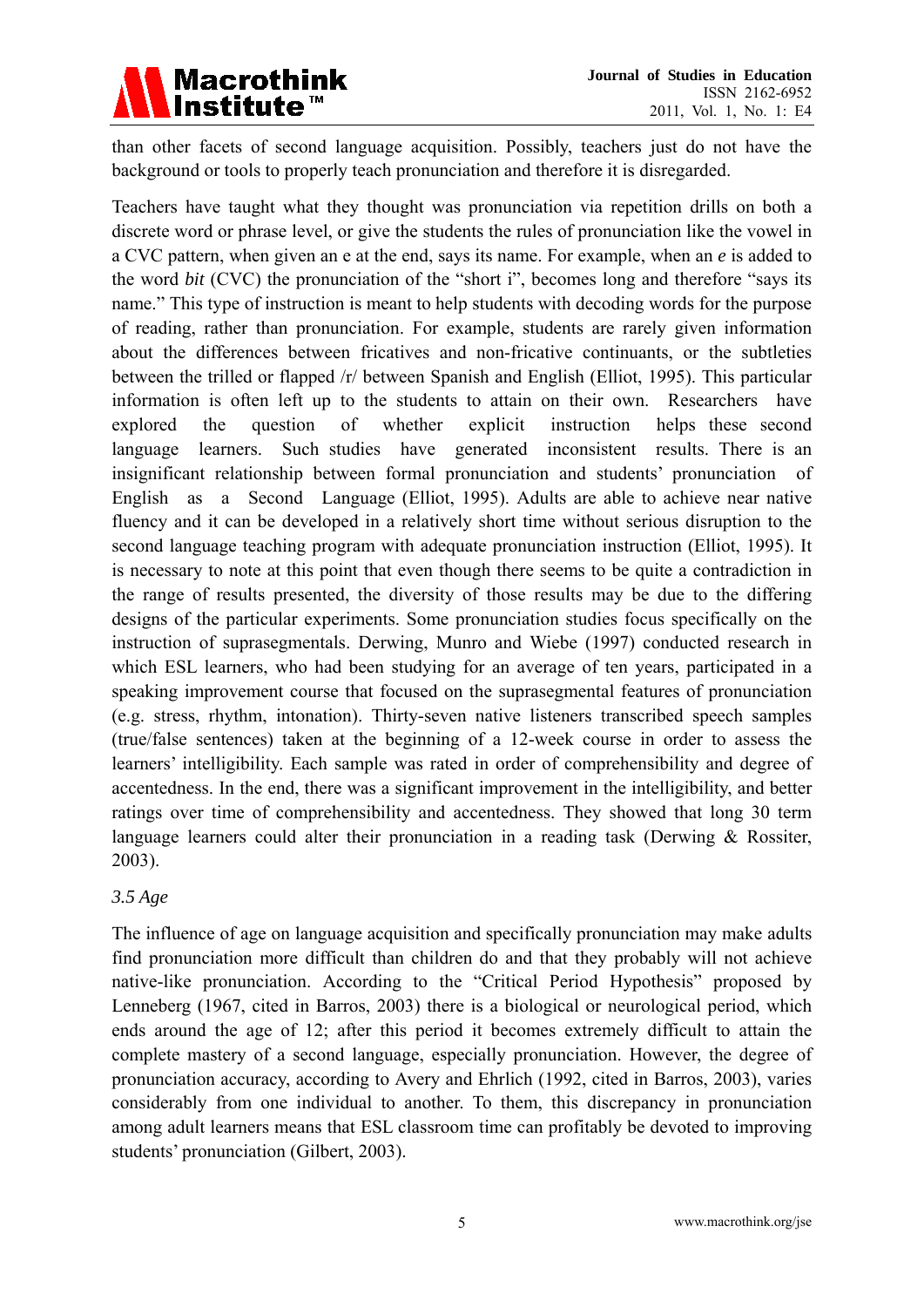

#### *3.6 Mother tongue influence*

Avery and Ehrlich (1992, cited in Thanasoulas, 2003) claim that the sound pattern of the learner's first language is transferred into the second language and is likely to cause foreign accents. The mispronunciations of words by nonnative speakers reflect the influence of the sounds, rules, stress, and intonation of their native language. For example, nonnative speakers' production of English rhythm was investigated in several studies (Wenk, 1985). These researchers concluded that the transfer from the learners' native language influenced their production of English-like stress alternation across a phrase. In this respect, Avery and Ehrlich, (cited in Thanasoulas, 2003) point out that the sound system of the native language can influence the learners' pronunciation of a target language in at least three ways. First, when there is a sound in the target language, which is absent from the learners' native sound inventory, or vice versa, learners may not be able to produce or even perceive the sound(s). Second, when the rules of combining sounds into words (i.e., phonotactic constraints/rules) are different in the learners' mother tongue from those of the target language, they cause problems for learners because these rules are language specific as they vary from one language to another. Thirdly, since the rhythm and melody of a language determine its patterns of stress and intonation, learners may transfer these patterns into the target language. In summary, while there are other factors that influence the learner's L2 pronunciation acquisition (Graham, 1994), the factors reviewed above may help ESL/EFL teachers consider what learners from different backgrounds are likely to face when learning English as a second language. These factors would enable the teachers to identify the difficulties in the pronunciation of the target language experienced by non-native speakers in order to help them overcome their foreign accent and consequently improve their pronunciation. In addition, they would also enable teachers to provide efficient pronunciation instruction, and design their teaching methodology according to students' needs.

#### **4. The reason of encouraging students to improve their pronunciation**

Terrible pronunciation leads to occasional misunderstanding. Therefore, words and sentences must be repeated due to serious errors in pronunciation (still sounds like steel and ship sounds like sheep), word accent (words are frequently accented on the wrong syllable, e.g., "content" meaning "pleased, satisfied" versus "content" "that which is contained"), and sentence pitch (statements have the 'melody' of questions, etc.). This has been indicated in several studies reviewed by Hahn (Thanasoulas, 2003) where it has been shown that non-native like stress may make native speakers process and comprehend non-native speakers' speech with more difficulty. The student needs to know that improving pronunciation may have greater significance and importance as it supports some aspects like listening comprehension, spelling, reading, and grammar (Wong, 1993). For instance, some students often experience problems or confusion of spelling about which vowel (letter) to write in hate, hard, ahead, hall, and hat, or before 1 in bolt or salt. This confusion happens because learners expect to find a one-to-one correspondence between sound and its spelling, and that it originates from misinterpretation of the spelling system, rather than difficulty with the pronunciation of the sounds (Wong, 1993).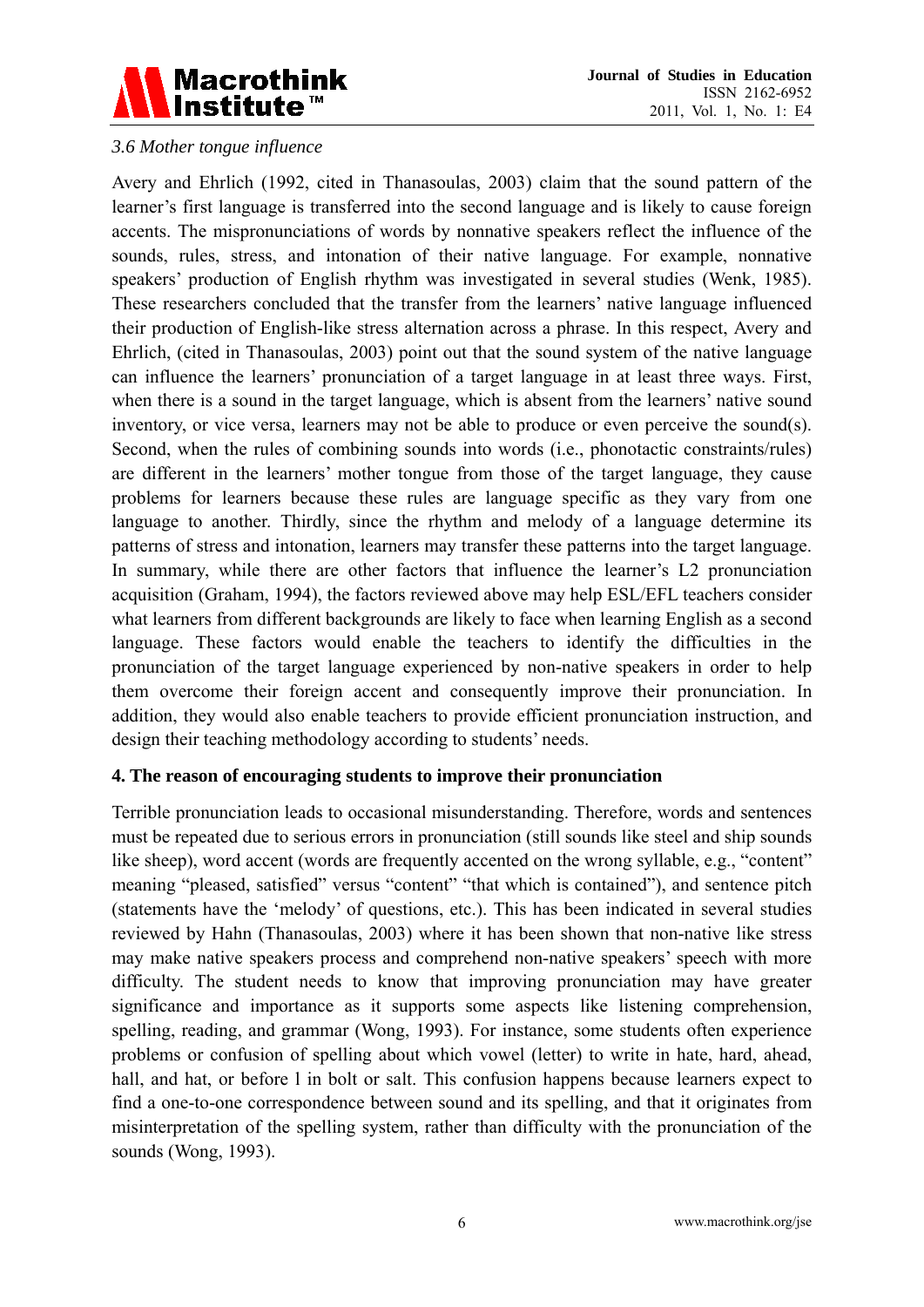

With good and intelligible pronunciation, the students' self-confidence will be increased and this enables them to better understand their instructors, follow the news on TV or the radio more easily, or join in English conversations, class discussions, role-plays, etc. This can be achieved if students know that pronunciation is an important skill of learning a language just like reading and writing, for example. In addition, the students should be taught that there are standard ways of saying the sounds that make up words and groups of words. This means that an English speaker (British, Australian, American, etc.) will make and expect to hear sounds and groups of words in a sentence that fit with any one of the standard varieties of English. Therefore, although there is flexibility in the way a learner can pronounce English, if the students want to be clearly understood when they speak English and if they want to be able to easily understand what others are saying, they should improve their pronunciation. Students need to understand that if their pronunciation is more natural, their listening will improve.

# **5. When to introduce pronunciation?**

Teachers should pay enough attention to pronunciation into their classes and make their students aware of the communicative value of, for instance, intonation and placement of emphatic contrastive stress within sentences. Every dialogue, every role-play in speaking, every lexical phrase in grammar or writing, every text in reading that is taught is an opportunity to do this can be introduced with both demonstration and practice of how its intonation contour contributes to its meaning and communicative function within the context. Teachers may encourage students experiment with phrases to see how the meaning changes with different patterns of intonation and emphasis. Teachers may also encourage students to adopt the use of weak forms and stress-timed speech rhythm when they are aware of the communicative value of stressing or not stressing pronouns, prepositions and auxiliaries for a particular communicative purpose.

To do this, in each lesson, for instance, 5-10 minutes on pronunciation practice can be set aside either at the end of the lesson or in the middle of the lesson when a prevailing problem is spotted or dictated by the context of the learning situation. Also, any time and in any class you see a word that ends in a continuant consonant and the next word starts with a vowel like "an eye", use this pair of words to practice linking. This can be planned or spontaneous and be integrated into grammar, reading, speaking or any other class as needed. In grammar activities such as practicing the continuous tense with "always" or the modals must, may, can't + perfect infinitive, the teacher can teach and practice proper English intonation instead of doing them in the traditional way – which are usually read in an indifferent tone (Stapinska & Smechowska, 1986). For instance, in practicing the continuous tense with "always", the teacher can ask students to imagine that they have worked together in the same group or have been neighbours for a long time. In either case, they have become fed up with one another's habits and begin to complain:

- S1: You're always using my pen.
- S2: You're always reading a newspaper when there is a lot of work to do.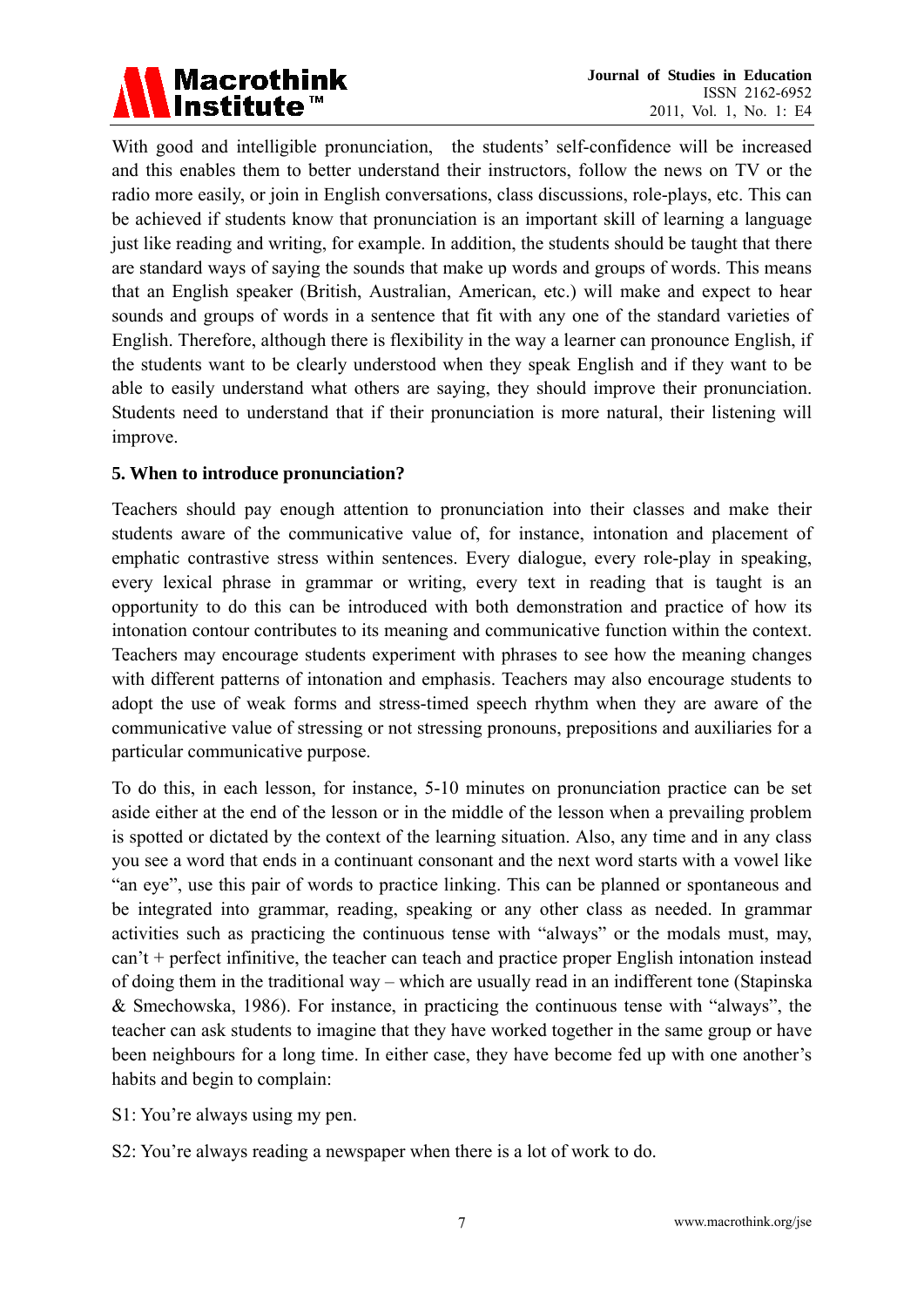

Likewise, in practicing the modals must, may,  $can't + perfect$  infinitive, the teacher can begin a situation and ask the students to respond spontaneously and naturally, as in the following example:

- T: I saw the king in the street.
- S1: You can't have seen the king.
- S2: You must have been dreaming.

These activities enable the teacher to demonstrate to his students how native speakers would use the relevant aspects of intonation.

Similarly, in any reading class teachers can include some aspects of pronunciation. For example, students can be made aware beforehand of the pronunciation of difficult words and be advised to focus on elements such as certain sounds, syllables, stress, linking, intonation as they read. After the reading, for instance, students can be advised of pronunciation errors they make, and go over them with the teacher. In this way, a reading class can be a great help for students to develop not only reading skills, but also their pronunciation.

#### **6. What pronunciation materials to work on?**

Teachers should know the important areas of pronunciation. This prioritizing can be the only practical approach. But, what might the priority items be? There is a wide choice of materials designed to give students extra practice in different aspects of pronunciation, from individual phonemes to intonation patterns, but how effective these materials are is open to debate. In this respect, some researchers believe that learning the pronunciation of English does not mean learning how to pronounce the individual vowel and consonant sounds (Wong, 1993), and that teaching phonemes is not enough for intelligibility in communication (Otlowski, 1998). Instead, pronunciation teaching should include supra-segmental processes (e.g., connected speech, rhythm, word stress, intonation, etc.) because of their impact on speech intelligibility (Wennerstrom, 1999). Nevertheless, the majority of students believe that the most helpful and useful area of pronunciation work is training in segmental rather than supra-segmental because the segmental aspects of pronunciation help them improve their pronunciation patterns, enhance their confidence in using English, and above all they are more easily modified than the supra-segmental aspects (Rajadurai, 2001).

Sounds and words may come before connected speech if there are crucial problems caused by mother tongue interference that affect intelligibility. If this is the case, it should be possible to identify those vowel, consonant and diphthong sounds that cause particular problems to the students. The teacher should know that students may waste time practicing the pronunciation of individual English sounds (phonemes) that they are able to pronounce anyway as these phonemes have similar equivalents in their mother tongue. On the other hand, it is important to note that there are other phonological distinctions which do not involve individual sounds. For example, stress can be distinctive in English, as 'import, being a noun, has a slightly different meaning from im'port, which is a verb. The difference in meaning is indicated by a difference in stress. There are many other pairs like this. Similarly, intonation patterns may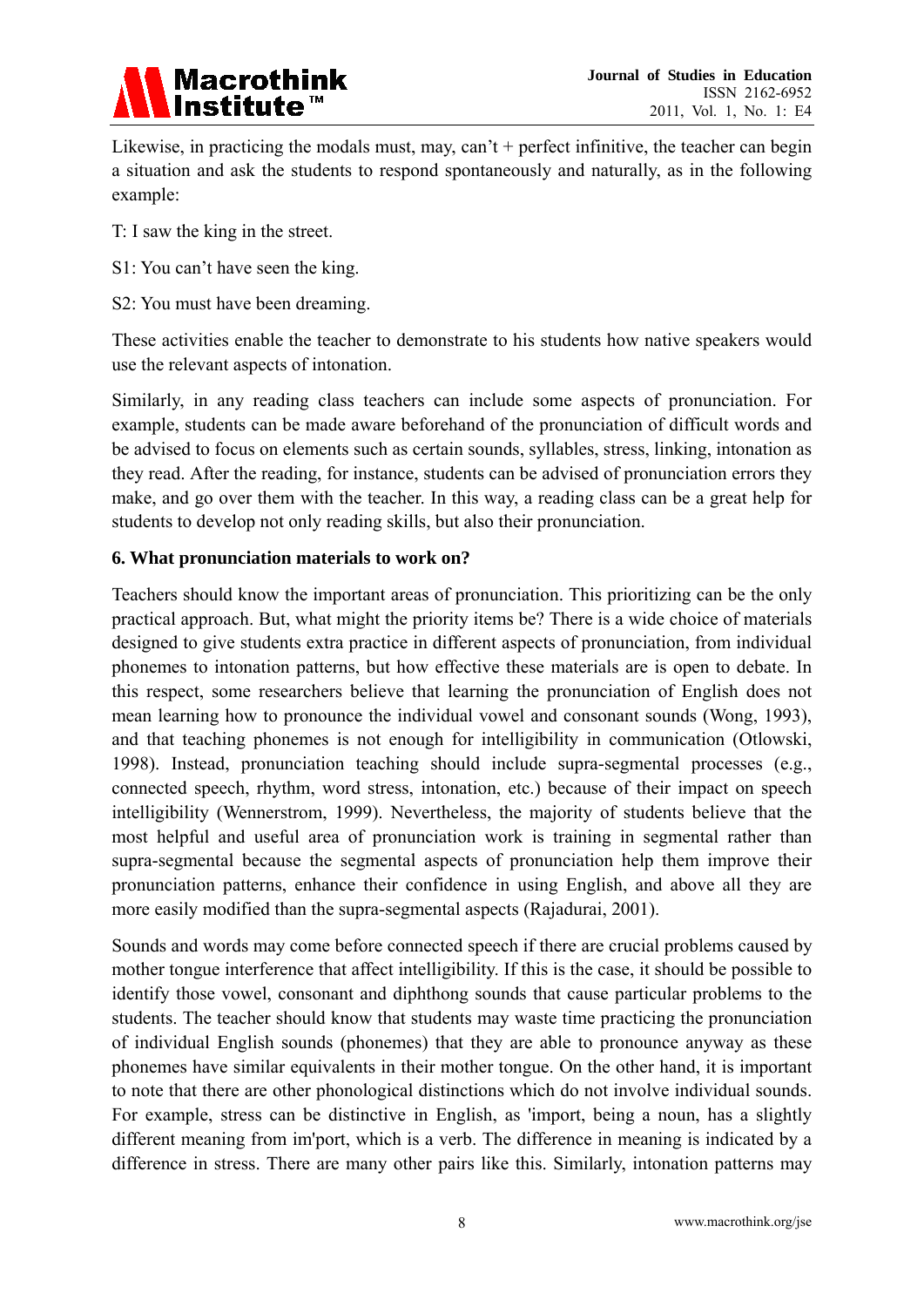

serve to indicate differences in meaning. "He's coming" said with a rising intonation is a question and thus differs in meaning from "he's coming" said with a falling intonation, which is a statement. The difference in meaning is signalled by the difference in intonation. Therefore, other areas of pronunciation such as communicative problem solving strategies (e.g., asking for repetition and clarification, asking for or giving a synonym, etc.), use of stress and intonation for communicative effect, use of weak forms and variation of speech rhythm to reflect the stress timing of English, and awareness of lexical stress patterns should be integrated and combined with other communicative activities such as grammar and vocabulary (Bell, 2003).

# **7. Segmental and suprasegmental features**

Florez (1998) defines segmentals as the basic inventory of distinctive sounds and the way that they combine to form a spoken language. She notes that pronunciation instruction has often concentrated on the mastery of segmentals through discrimination and production of target sounds via drills. Supra-segmentals on the other hand, transcend the level of individual sound production, extend across segmentals and are often produced unconsciously by native speakers (Florez, 1998). Hall (1997) contends that one cannot deny the importance of phonemic discrimination but goes on to cite several researchers who contend that supra-segmental features such as stress, rhythm and intonation are if anything, more important than segmental features. Wong (1993) reminds us that the most relevant features of pronunciation – stress, rhythm, and intonation – play a greater role in English communication than the individual sounds themselves. Suprasegmentals include the following:

Stress – a combination of length, loudness, and pitch applied to syllables in a word

Rhythm – the regular patterned beat of stressed and unstressed syllables and pauses

Adjustments in connected speech-modifications of sounds within and between words in streams of speech

Prominence –speaker's act of highlighting words to emphasise meaning or intent

Intonation – the rising and falling of voice pitch across phrases and sentences

McCarthy (1991) observes that pronunciation teaching in the past has drawn on the works of linguists who have been able to segment the sounds of language into discrete items called phonemes" which, when used in constructing words, "produce meaningful contrasts with other words. Fraser (2000a, p. 11) describes it as "unfortunate" when segmental and suprasegmental features of pronunciation are separated and cautions that it is not the way to go when taking a communicative approach to teaching pronunciation. Hall (1997) stated that Japanese learners benefited from suprasegmental practice through "marking texts for thought groups, shifting emphasis in sentences, and changing the moods of scripts by exploring different intonational patterns." Lambacher (1999, p. 138) adds to this point and submits that with communicative ability (and not native-like pronunciation) as the main goal of learning. "the prevailing view is that improvement in the prosodic features has a closer correlation with improved intelligibility of L2 learners."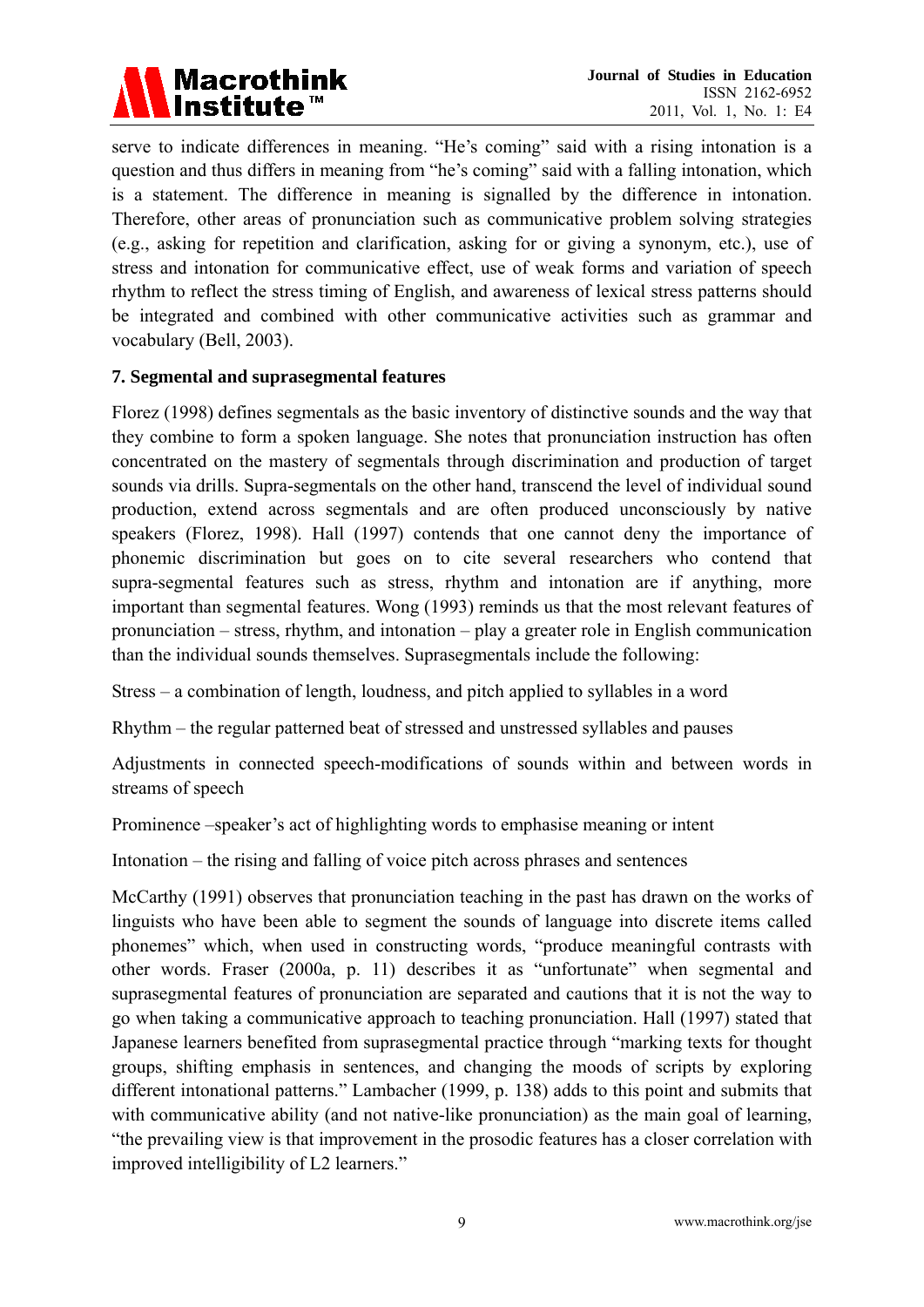

# **8. ESL/EFL learners' problems in learning pronunciation**

Review of related literature presented in this article was aimed at connecting research findings with ESL/EFL learners' problems toward pronunciation. In this section, I want to mention some of the major problems ESL/EFL learners faced with pronunciation learning. The serious difficulties faced by learners in ESL/EFL classrooms are: lack of motivation, lack of exposure to the target language, not having good attitude towards pronunciation, lack of emphasis on pronunciation by teachers, lack of necessary tools to teach pronunciation by teachers, the influence of sounds and rules of learners' first language on the second language, learners' problems in English spelling systems, lack of enough attention to stress, rhythm, and intonation.

#### **9. Suggestions for teaching pronunciation**

In looking at recommendations for teaching pronunciation, the researcher describes them within the context of the communicative method of teaching English that is employed in most ESL/EFL classrooms.

#### *9.1 Curriculum design*

Referring to curriculum and syllabus designs, Morley (1998) submits that English language programs should start by "establishing long range oral communication goals and objectives" that help identify pronunciation needs as well as speech functions and the contexts in which they might occur. Florez (1998) adds that these goals and objectives should be realistic, aiming for functional intelligibility (ability to make oneself relatively easily understood), functional communicability (ability to meet the communication needs one faces), and enhanced confidence in use and they should be the result of a careful analysis and description of the learners' needs.

#### *9.2 Focus on the suprasegmentals*

Bray (1995) observes that beginning in the late 1970s, several teachers/theorists took a stand by suggesting that at a very basic level if communicative competence was the goal of language learning, then it would have as one of its essential components, intelligible pronunciation. Intelligibility rather than the native-like competence valued in traditional approaches became the goal of phonological instruction. Therefore, teaching speech from the perspective of suprasegmentals seems indispensable within the communicative approach to teaching ESL. However, Bray (1995, p. 3) adds that although many theorists began to make a case for the role of suprasegmental phonology in communication on paper, "many teachers continue with a limited conception of the role of explicit phonological instruction in the language classroom." We can say that curriculum and syllabus designers need to focus on the suprasegmental features of pronunciation. In making their case for emphasis in teaching rhythm to ESL learners in China for example, Chen et al., (1996) discovered that Chinese students were not aware of the difference between the rhythm of the syllable-timed Chinese language and the stress timed English language and therefore drawing their attention to this suprasegmental feature helped significantly in improving their communicative ability.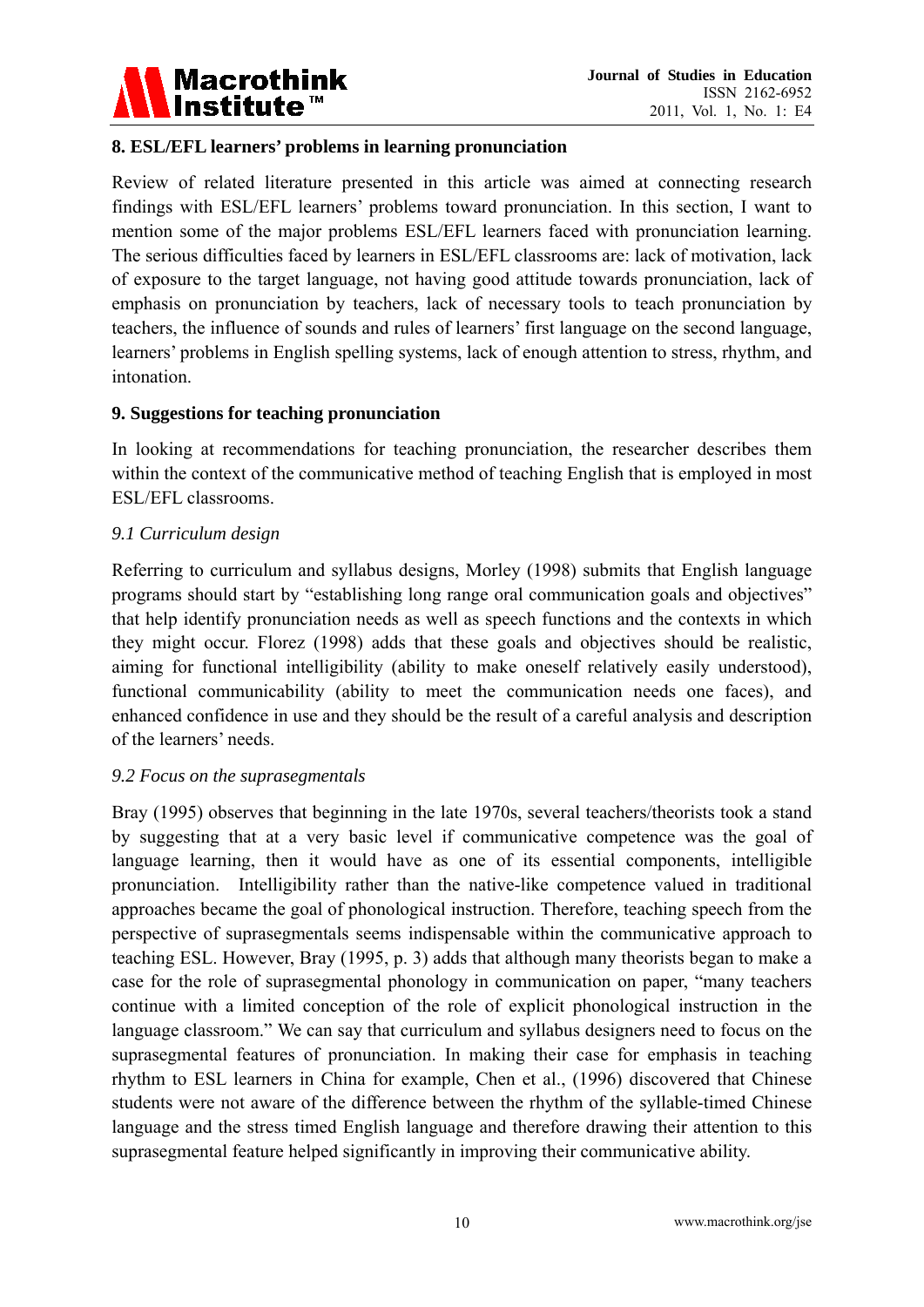

# *9.3 Academic research and classroom experiments*

Fraser (2000b, p. 5) notes that there is currently "a dearth of reliable research-based information about what works and what doesn't in pronunciation teaching." She adds that there is a need to increase the amount of academic research on these topics, as well as to "increase the research orientation of teachers, and their opportunities to contribute to serious research because teachers are in a position to provide essential information to linguistics." One particular area that needs attention is in the area of assessing ESL/EFL pronunciation. Without reliable assessment and diagnosis tools, it is very hard to quantify the effectiveness of methods or materials and get beyond opinion-based debate. Teachers are always experimenting with a variety of teaching methods and adapt, improvise and even improve on previous techniques. This tradition has to continue especially in relation to teaching pronunciation. Methods that have been tried and tested should be converted into research papers that can be shared with others. Through such methods, Bray (1995) for example describes the use of limericks in the English language classrooms and provides an effective technique for using limericks to help address problems related to suprasegmental features such as stressed, unstressed, and stress-timed rhythm. Chen et al., (1996) present several techniques and tools for teaching word rhythm including the use of visual effects for teaching word stress, auditory techniques such as clapping to differentiate between stressed and unstressed syllables, the use of rubber bands as a visual image for length variation in syllables and stress matching games. Makarova (1996) addresses the question of teaching pronunciation to large groups of students when ideally it requires close individual interaction between teacher and students. She contends that it is possible to get feedback from large number of students and enhance student motivation by applying some less traditional techniques like using phoneme cards, pronunciation-based quiz games, utilizing "sign language" and employing materials prepared by students such as tongue twisters and limericks.

#### *9.4 Methods and materials development*

Fraser (2000a, p. 2) posits that ESL teachers "need to be provided with courses and materials to help them improve their effectiveness in teaching pronunciation." She adds that there is also a need for "high quality, effective materials, especially computer-based materials with audio demonstrations, for learners of ESL pronunciation, both for self-access and for use in classes where the teacher needs support of this kind." Fraser (2000a, p. 34) opines that teacher training and professional development need to take into account "developments in the area of second language phonology driven partly by an interest in psycholinguistics and theory of speech, and partly by a need to know more about how to teach pronunciation to learners of a second language." Teachers need a greater appreciation of the pronunciation difficulties faced by learners of ESL/EFL and the reasons for these difficulties, and a simple framework for understanding the situation of the second language learner. Lambacher (1999, p. 138) notes that research in pronunciation has revealed that "difficult L2 contrasts (not just suprasegmentals) can interfere with intelligibility and a need therefore exists within the pronunciation curriculum to address the problems of L2 learners in identifying and producing difficult L2 speech contrasts." Computer Assisted Instruction (CAI) for pronunciation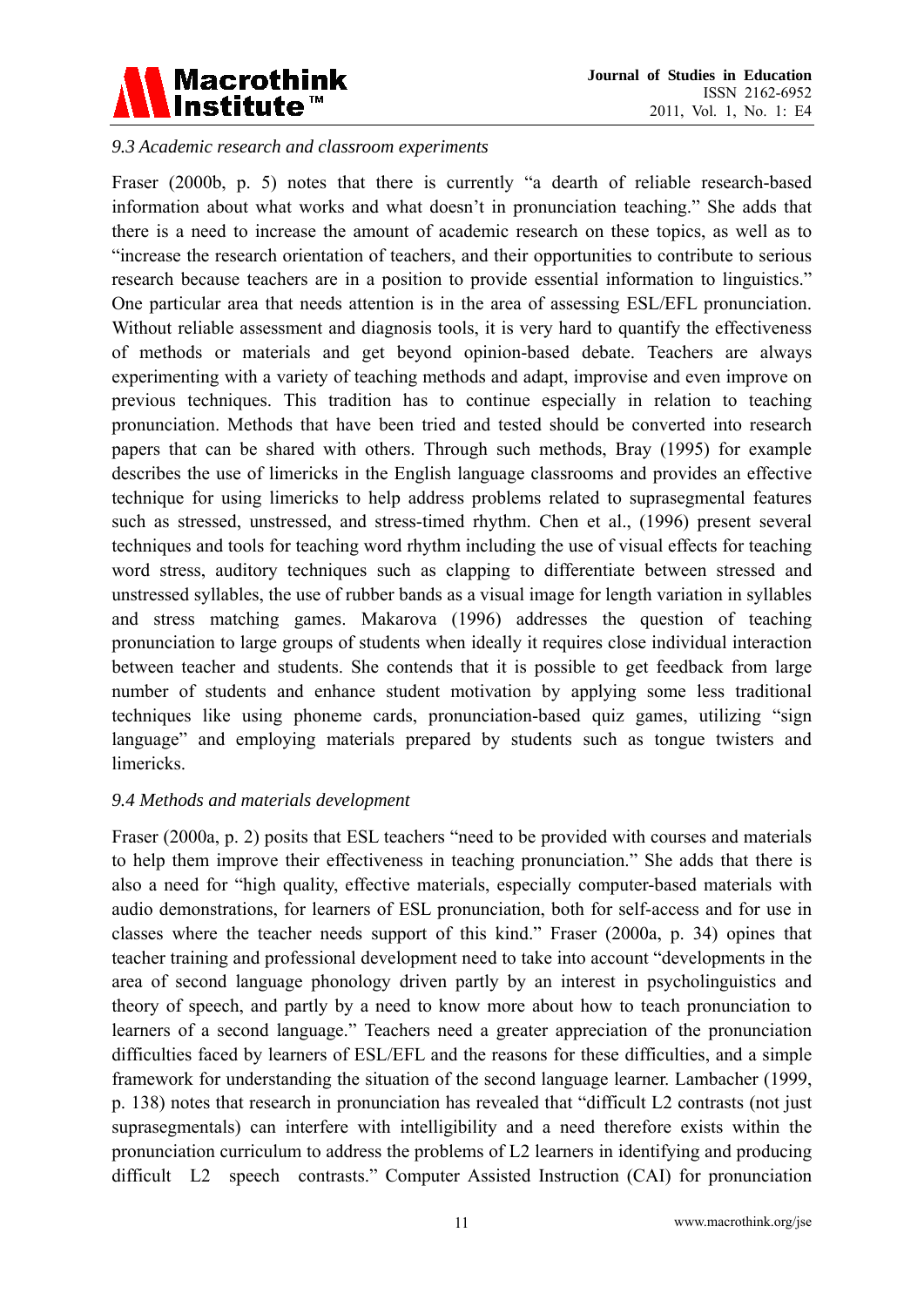

can be an effective tool as it "provides electronic visual feedback (EVF), which can help meet this essential need by showing the exact sound features that learners produce and thereby drawing attention to changes that they need to make" (Lambacher, 1999, p. 138).

# *9.5 Teacher training*

Fraser (2002) notes that it is hardly surprising that so many teachers are not confident with teaching pronunciation because training that is available often does not cover the most essential aspects of knowledge about speech and pronunciation relevant to teaching adult English language learners. Most teachers have been equipped with information about English phonemics: the IPA symbols, the articulation of English phonemes and sometimes with some basic English intonation patterns. However, what is much more useful is some understanding of the psycholinguistics of speech perception and production, and the effects of a person's native language and literacy on their interpretation of speech.

# **10. Conclusion**

There are many reasons why the teaching of ESL/EFL pronunciation is currently less than optimally effective, and certainly it is wrong to blame anyone group, whether teachers, pronunciation specialists, or academics. Language pronunciation is a topic of great theoretical interest and practical relevance which unfortunately has been out of fashion for some decades. ESL/EFL teachers should focus on the students' needs, level and ability, incorporate pronunciation into their oral skills and other classes and focus on both segmental and supra-segmental features whenever there is opportunity and time. Pronunciation must be viewed as more than correct production of individual sounds or isolated words. Instead, it must be viewed as a crucial and integral part of communication that should be incorporated into classroom activities. Teachers can help students by highlighting elements such as sounds, syllables, stress and intonation. Once the students understand the functions of these elements, they will know what to focus on and can build upon this basic awareness. Teachers can actively encourage the students' actual production, build pronunciation awareness and practice through classes. They can encourage them repeatedly to monitor their own pronunciation and practice their speaking skills as much as possible in and outside the classroom – because changing pronunciation habits is hard work and requires time and effort from the students. They can also improve their self-confidence in daily encounters in and outside the classroom with native (and non-native) speakers by gradually building skills in listening and speaking in both formal and informal situations. It can be concluded that with careful preparation and integration, pronunciation can play an important role in supporting the learners' overall communicative power.

# **References**

Avery, P., & Ehrlich S. (1992). *Teaching American English Pronunciation.* New York, NY: Oxford University Press.

Barros, A. (2003). Pronunciation Difficulties in the Consonant System Experienced by Arabic Speakers When Learning English after the Age of Puberty. Unpublished M.A. Thesis, West Virginia University, 2003. http://etd.wvu.edu/ETDS/E2937/Barros\_Ana\_Marina\_thesis.pdf;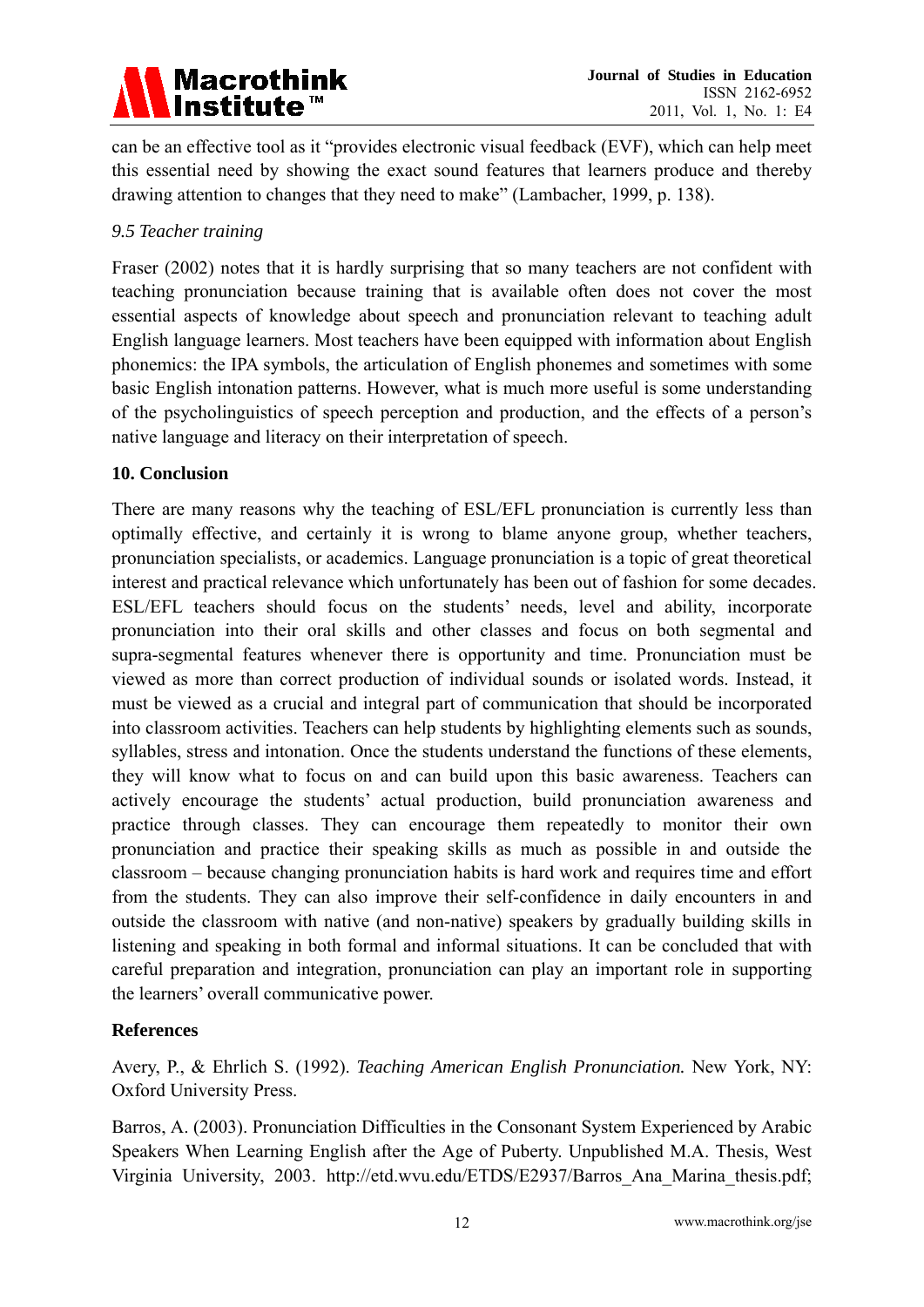

visited 15, 9, 2003)

Bell, M. A. (1996). Teaching Pronunciation and Intonation to EFL Learners in Korea. (http://www.geocities.com/Athens/Acropolis/9583/PRONUN.html; visited, 15, 6, 2003),

Bernaus, M., Masgoret, A., Gardner, R., & Reyes, E. (2004). Motivation and attitudes towards learning language in multicultural classrooms. *International Journal of Multilingualism,* 1(2), 75-89. http://dx.doi.org/10.1080/14790710408668180

Bialystok, E., & Frohlich, M. (1997). Variables of classroom achievement in second language learning. *The Modern Language Journal*, 4 (7), 327-336.

Bray, E. (1995). *Using limericks to help Japanese students improve their pronunciation*. Paper presented at the Annual Meeting of the Japanese Association of Language Teachers, Japan, November.

Chen, C. F., Fan, C.Y., & Lin, H. P. (1996). *A New Perspective in Teaching Pronunciation: Rhythm*. ERIC Document [ED 397 638]

Davis, C. (1999). Will the use of videos designed for the purpose of teaching English pronunciation improve the learners' production of discrete sounds by at least 80% over a 12-week period? In *Action Research Monographs*. Pennsylvania Action Research Network. A Section 353 Project of the Pennsylvania Department of Education, Bureau of Adult Basic and Literacy Education. ERIC Document [ED440 219].

Derwing, T., & Rossiter, M. (2003). The effects of pronunciation instruction on the accuracy, fluency, and complexity of L2 accented speech. *Applied Language Learning*, 13 (1), 1-17.

Elliot, A. R. (1995). Field independence/dependence, hemispheric specialization, and attitude in relation to pronunciation accuracy in Spanish as a foreign language. *The Modern Language Journal*, 79(iii), 356-371. http://dx.doi.org/10.2307/329351

Elliot, A. R. (1995). Foreign Language Phonology: Field independence, attitude, and the success of formal instruction in Spanish pronunciation. *The Modern Language Journal*, 79(iv), 530-542. http://dx.doi.org/10.2307/330005

Field, J. (2005). Intelligibility and the listener: The role of lexical stress. *TESOL Quarterly*, 39(3), 399-423. http://dx.doi.org/10.2307/3588487

Florez, M. C. (1998). *Improving adult ESL learners' pronunciation skills*. ERIC Digest. Retrieved December 12, 2005, from www.cal.org/caela/digests/ Pronun.html.

Fraser, H. (2000a). *Coordinating improvements in pronunciation teaching for adult learners of English as a second language.* Canberra: DETYA (Australia National Training Authority Adult Literacy Project) Retrieved October 31, 2004, from http://www-personal.une.edu.au/~hfraser/docs/HF\_ANTA\_REPORT.pdf

Fraser, H. (2000b). *Literacy vs oral communication skills for ESL learners*. In Literacy Link, Newsletter of the Australian Council for Adult Literacy.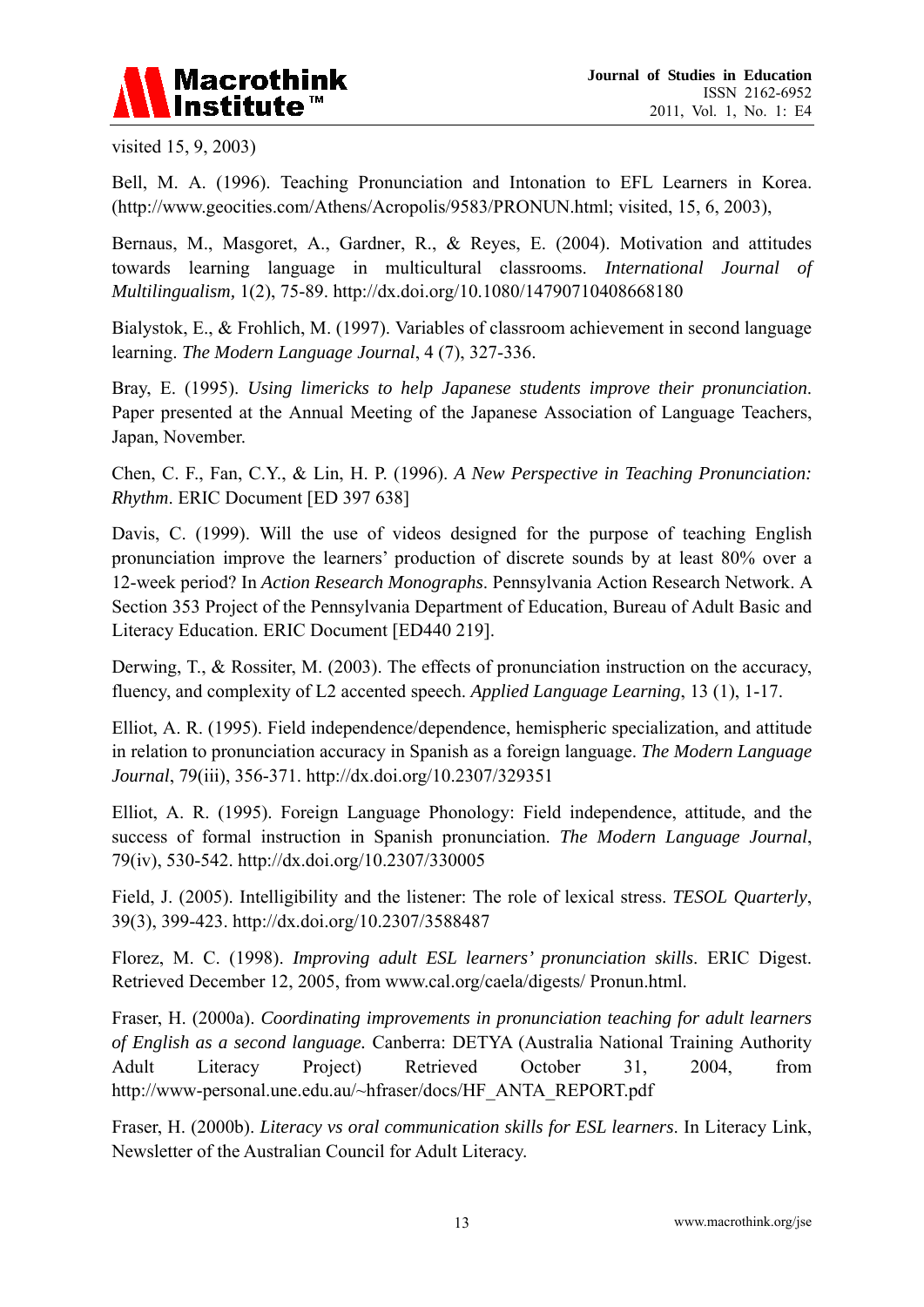

Fraser, H. (2002). *Change, challenge and opportunity in pronunciation and oral communication*. Plenary Address at English Australia Conference, Canberra, October 2002. Retrieved December 28, 2006, from http://www.personal. une.edu.au/~hfraser/documents/HFChangeChallengeOpp.pdf.

Gatbonton, E., Trofimovich, P., & Magid, M. (2005). Learners' ethnic group affiliation and L2 pronunciation accuracy: A sociolinguistic investigation. *TESOL Quarterly*, 39(3), 489-511. http://dx.doi.org/10.2307/3588491

Gilbert, J. (2003). Slipping Pronunciation into the Regular Class. (http://www.eltnews.com/features/teachingideas/010\_1jg.shtml; visited 20, 5).

Graham, J. (1994). "Four Strategies to Improve the Speech of Adult Learners." *TESOL Journal*, 3, No. 3, 26-28.

Hall, S. (1997). Integrating pronunciation for fluency in presentation skills. Paper presented at the Annual Meeting of the Teachers of English to Speakers of Other Languages, Orlando, March 1997. Retrieved October 31, 2004, f r o m h t t p: //www.personal.une.ed u . a u  $/ \sim$  h f r a s e r  $/$  d o c s  $/$  HFChangeChallengeOpp.pdf

Hinofotis, F., & Baily, K. (1980). American undergraduate reaction to the communication skills of foreign teaching assistants, *TESOL* "*80: Building Bridges: Research and Practice in TESL*", Alexandria, V.A.

Lambacher, S. (1999). A CALL tool for improving second language acquisition of English consonants by Japanese learners. *Computer Assisted Language Learning,* 12(2):137-156. http://dx.doi.org/10.1076/call.12.2.137.5722

Lenneberg, E. H. (1967). *The geological foundations of language.* New York: John Wiley and Sons.

Makarova, V. (1996). Teaching English pronunciation to large groups of students: some suggestions. Paper presented at the *National Japanese Conference for English Language Education,* Japan, August 1996.

Marinova-Todd, S. H., Marshall, D. B., & Snow, C. E. (2000). Three misconceptions about age and L2 learning. *TESOL Quarterly,* 34(1), 9-34. http://dx.doi.org/10.2307/3588095

Masgoret, A., & Gardner, R. (2003). Attitudes, motivation, and second language learning: A meta-analysis of studies conducted by Gardner and associates. *Language Learning*, 53(Suppl. 2), 167-210. http://dx.doi.org/10.1111/1467-9922.00227

McCarthy, M. (1991). *Discourse Analysis for Language Teachers*. London: Cambridge University.

Morley, J. (1998). Trippingly on the tongue: Putting serious speech/pronunciation instruction back in the TESOL equation. *ESL Magazine*, January/February, 20-23.